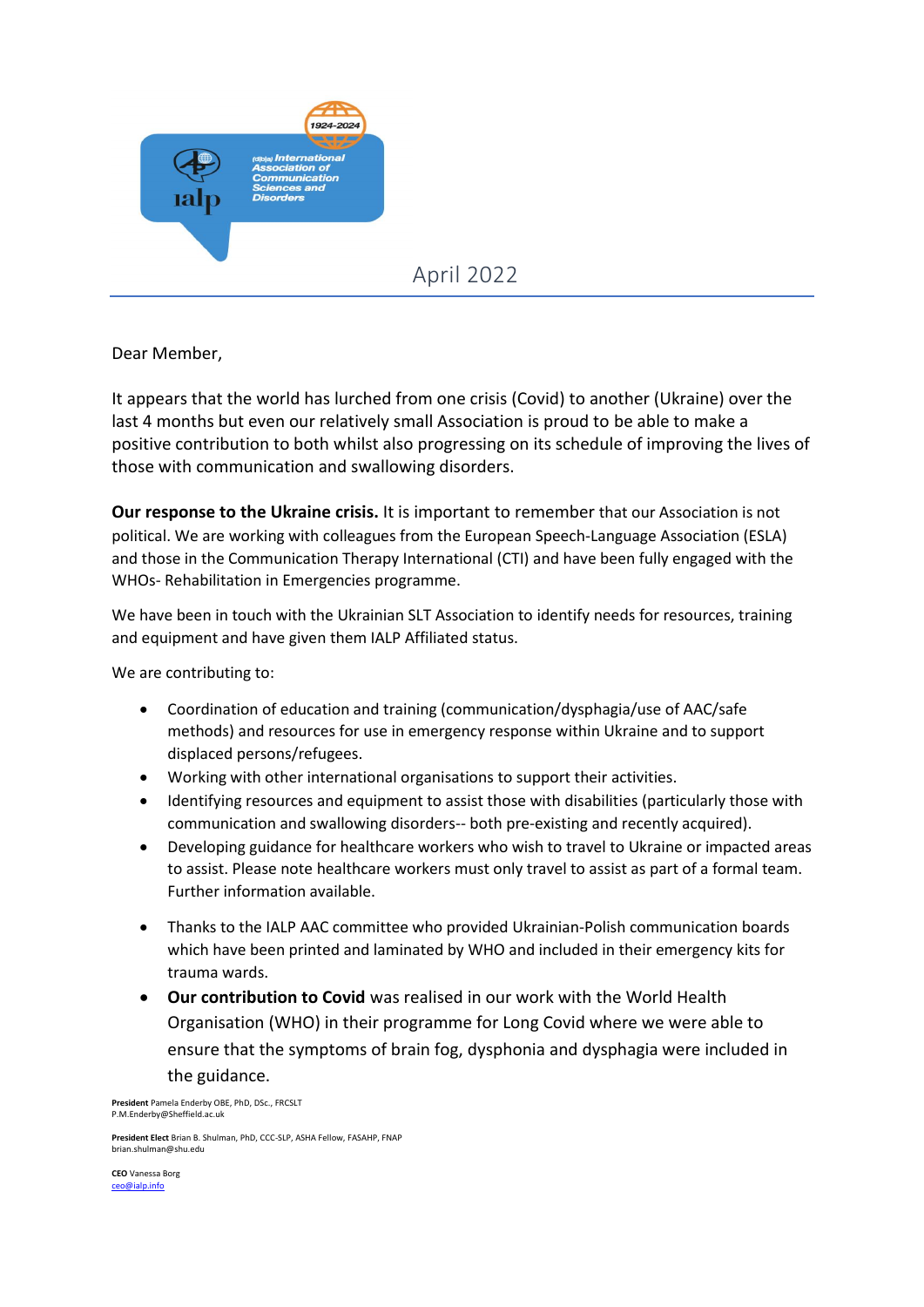Our growing familiarity and use of virtual meeting platforms is improving engagement and responsivity which will assist us in growing the impact of our Association.

Please note that we are planning another hybrid General Assembly this year which will be on August 4th. The one held last year was very successful and ensured that we had good attendance and participation. It is likely that we will continue having annual hybrid events to ensure that we can include more members in the activities of the Association.

The virtual meetings with the Chairs of the Committees have been productive and allowed more connectivity and joint activities between our committees. We are finding that these more regular virtual meetings help us to be more responsive, agile and better informed which is certainly needed if we are going to make a real difference to those with speech, language, hearing, communication and swallowing disorders.

I attach a summary of the programme of work we have engaged in during the first quarter of 2022.

Sincerely, Pam Enderby-President



## **Summary of activities January - April 2022**

**Mentoring Program:** Thanks to **Transforming Faces** and the **Tavistock Aphasia Trust** for sponsoring the IALP mentoring programme which pairs an IALP member with a SLT/P or audiologist with a similar clinician working in a low or medium resourced country. Thank you to Ilias Papathanasiou who is leading on the TF programme with the support of Valerie Pereira, Triona Sweeney from the Cleft Palate and Craniofacial IALP committee. We also appreciate the work of Bronwyn Davidson and Abena Owusu Antwi from the IALP Aphasia Committee for leading the work supported by The Tavistock Aphasia Trust. We now have 25 mentees from 11 low resourced countries being supported by 20 mentors.

These programs are really putting **our mission into action** and have been evaluated positively by both the mentors and mentees.

**Communication with Other Organisations:** The European Speech and Language Association (ESLA) along with Communication Therapy International (CTI). Have been working with us on our emergency response to the Ukraine crisis (mentioned at the beginning of this letter).

**President** Pamela Enderby OBE, PhD, DSc., FRCSLT [P.M.Enderby@Sheffield.ac.uk](about:blank)

**President Elect** Brian B. Shulman, PhD, CCC-SLP, ASHA Fellow, FASAHP, FNAP [brian.shulman@shu.edu](about:blank)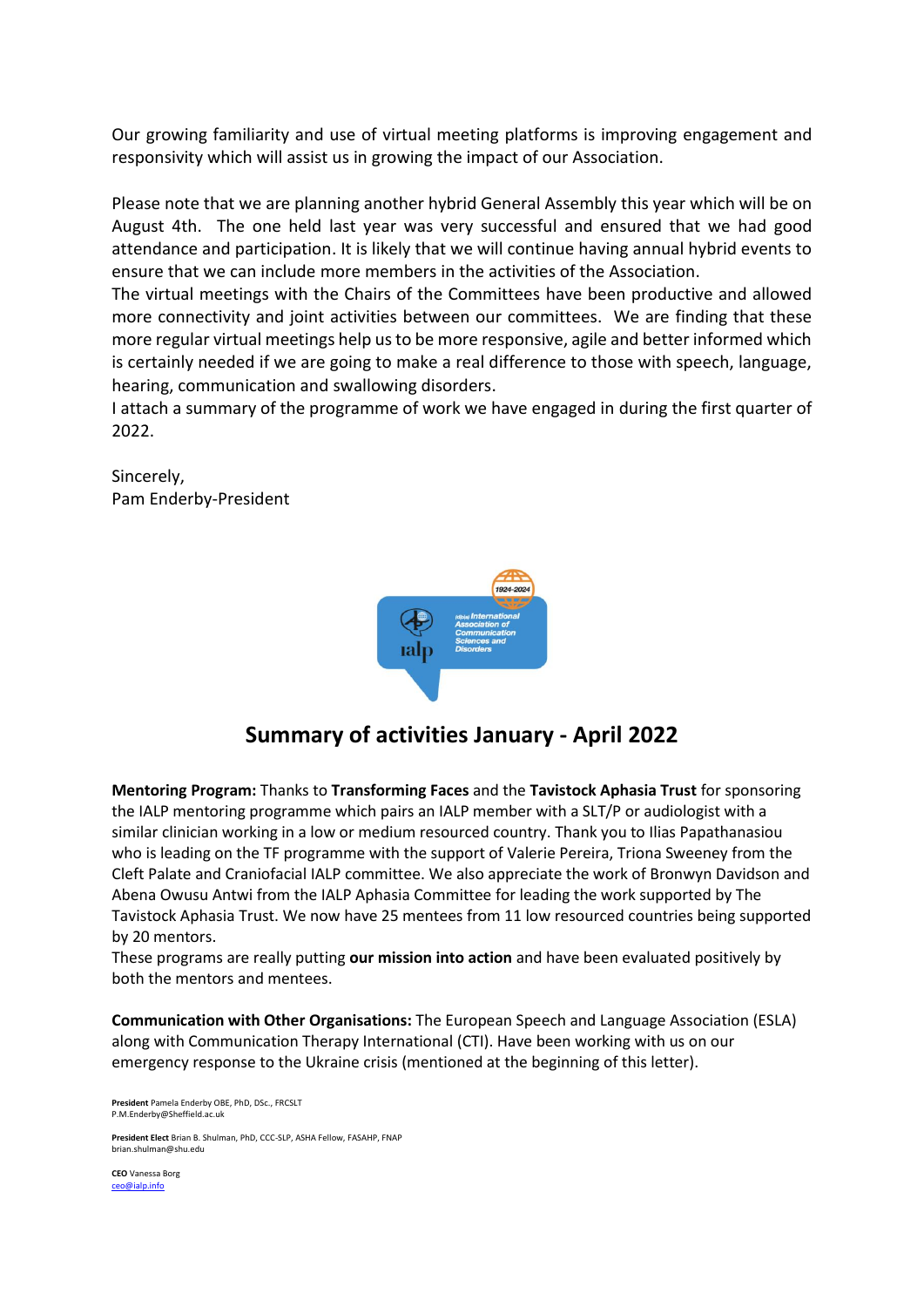We are now in communication with World Federation of Occupational Therapy and World Physiotherapy to ensure that we work collaboratively in responses and contributions to the World Health Organisation.

We appreciate our on-going good relations with the World Federation of Neurological Rehabilitation (WFNR) with whom we share resources and information.

**Task Force on Underserved and Unserved:** *The Unserved: Addressing the Needs of Those With Communication Disorders* edited by Sandra Levey & Pam Enderby will provide information for governmental health, health practitioners and specialists in all countries to support access and development of services to those in underserved communities with communication and swallowing disorders. It has chapters written by members of each of our committees. The book will be available June 2022. Additionally, it will be available online which will allow it to be kept up to date.

Thank you, Sandra and Task Force Members!

**Reviewing membership fees:** The subcommittee chaired by Angela Morgan (thank you Angela!) have met 5 times. Their discussions were informed by the membership and student surveys. The recommendations were discussed at the Board meeting in January 2022.

It was agreed:

- $\triangleright$  that the individual membership category should be maintained at this time as it is an essential source of revenue for the organisation; this category also provided equity and accessibility to those individuals from parts of the world which are not represented in IALP through their Affiliated Society;
- $\triangleright$  an additional category of student membership should be introduced;
- $\triangleright$  adopting a sliding scale membership fee structure on a trial basis to reduce the financial barriers to participation.
- $\triangleright$  a marketing committee should be established to support a membership drive;
- $\triangleright$  a robust model of corporate sponsorship should be explored, independent from the sponsorship that IALP receives for the congress.

Other points need further discussion and the detailed proposal will come to the General Assembly in August.

**A Nominations Committee** has now been established with the purpose of refining the existing nominations process, independently from the IALP Executive Committee (EC) making it also more accessible to the entire membership and more transparent. The committee, composed of 5 people (3 Board Members and 2 members at large), is chaired by Arlene Pietranton (thank you Arlene for taking this on) and shall be preparing a call for nominations for the vacant posts of the next President-Elect, Secretary and Treasurer. The President Elect, Brian Shulman, has outlined a new structure for the Executive Committee which will be presented at the August General Assembly. The roles and duties of the officers have been clarified and the nominations committee will oversee the call for applicants. The call for nominees will open on Monday 18<sup>th</sup> April 2022.

**Registration and Banking:** Our Association is now registered in Malta and is progressing with arranging banking facilities. This should help our members to pay subscriptions more easily.

**Sponsorship:** A paper related to acceptance and ethical considerations related to sponsorship and donations has been accepted by the Board. Regular contact with possible sponsors is ongoing. Please help us make contacts with sponsors!

**President** Pamela Enderby OBE, PhD, DSc., FRCSLT [P.M.Enderby@Sheffield.ac.uk](about:blank)

**President Elect** Brian B. Shulman, PhD, CCC-SLP, ASHA Fellow, FASAHP, FNAP [brian.shulman@shu.edu](about:blank)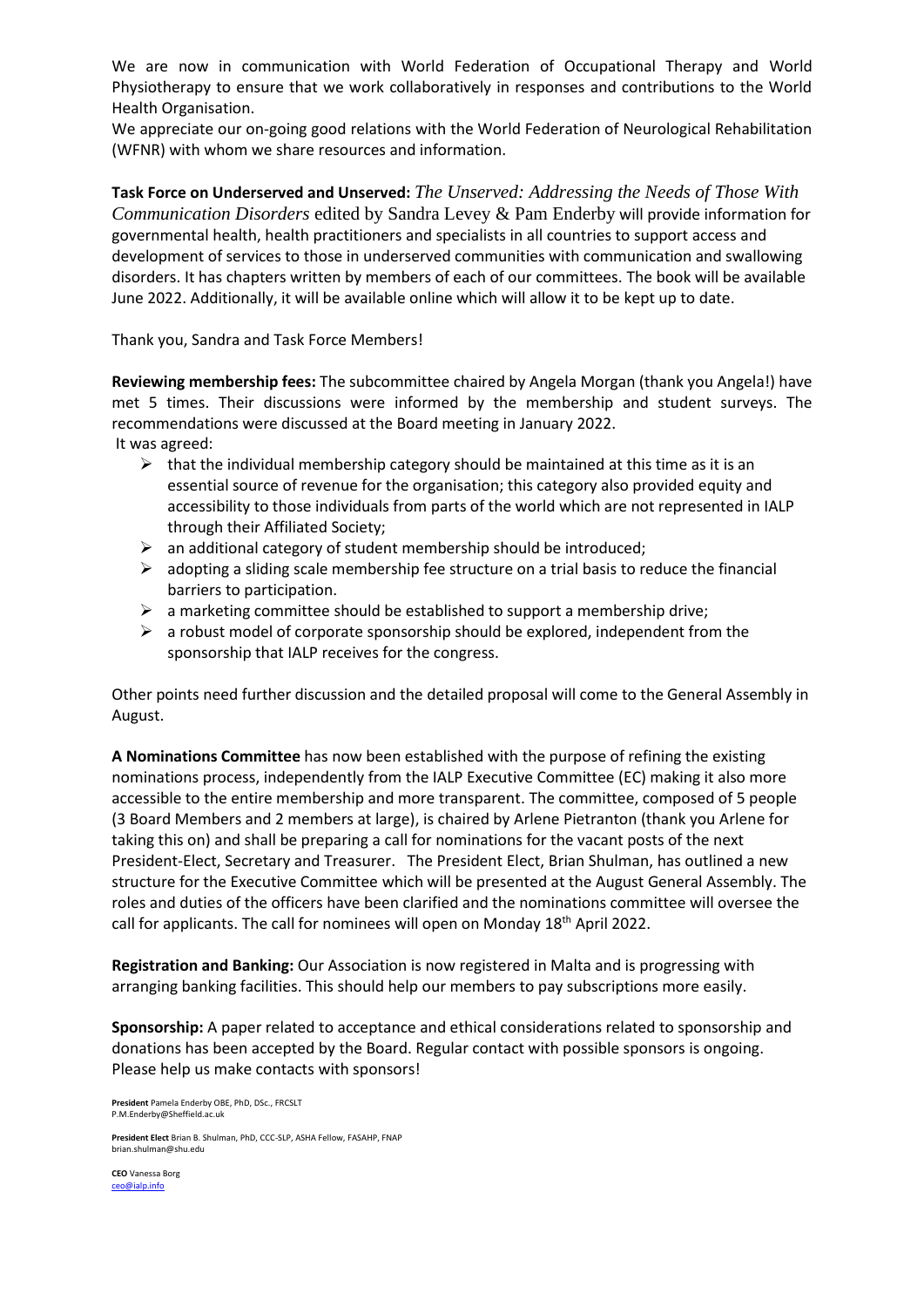**Website:** The structure and functionality of the website needs to be improved. The website subcommittee (chaired by Wiebke Scharff-Rethfeldt-- thank you) developed a specification to updated and manage our website. Unfortunately, the first call to companies was not successful. A further call has been made.

**World Health Organisation:** please see details of our work with the WHOs- Rehabilitation in Emergencies initiative in response to the Ukraine crisis detailed in the accompanying letter. Additionally, our engagement with the WHO continues to be active with IALP members contributing to many WHO Work Streams including development of guidance, competency frameworks and serving as peer-reviewers. Thanks go to Janice Murray (AAC Committee chair) representing IALP in the WHO/UNICEF collaboration related to Assistive Technology (GReAT) which is to be presented at the 75th World Health Assembly early next year. Again, we acknowledge the significant contribution of Rangasayee Raghunatha Rao (Audiology Committee chair) for stimulating activity associated with the WHO initiative on prevention of hearing loss and activities related to World Hearing Day.

**Work of the 14 IALPCommittees:** All of the committees, under the able leadership of each of their respective chairs, continue to engage in a number of activities relating to direct participation with the WHO, publications, continuing education for colleagues around the globe among others, with the common aim to advance IALP's mission.

**Triannual conference:** our deferred triannual conference is to be held in Auckland, New Zealand from 2022 to 20-24 August 2023 – *Together Towards Tomorrow.*

Thanks to Vice President Philippa Friary representing the Congress Organising Committee who are taking this forward in these challenging times! She has kept the Board informed. Please find more details for the 32<sup>nd</sup> IALP Congress. [http://ialpauckland2023.org/](about:blank) where you can sign up to get regular newsletters and information. Twitter-@IALPAKL2023 Facebook I A L P Auckland-2023. The Main Reports are as follows:

Technological Advances in Assessment and Intervention Dr Georgia Malandraki, Greece Quality Service Delivery Prof De Wet Swanepoel, South Africa Intervention with Multilingual Children Prof Gail Gillon, New Zealand

Together Towards Tomorrow - 32<sup>nd</sup> World Congress of the IALP Auckland, New Zealand | 20 - 24 August 2023

Signup to receive the Congress News www.ialpauckland2023.org



Sincerely, Pam Enderby

**President** Pamela Enderby OBE, PhD, DSc., FRCSLT [P.M.Enderby@Sheffield.ac.uk](about:blank)

**President Elect** Brian B. Shulman, PhD, CCC-SLP, ASHA Fellow, FASAHP, FNAP [brian.shulman@shu.edu](about:blank)